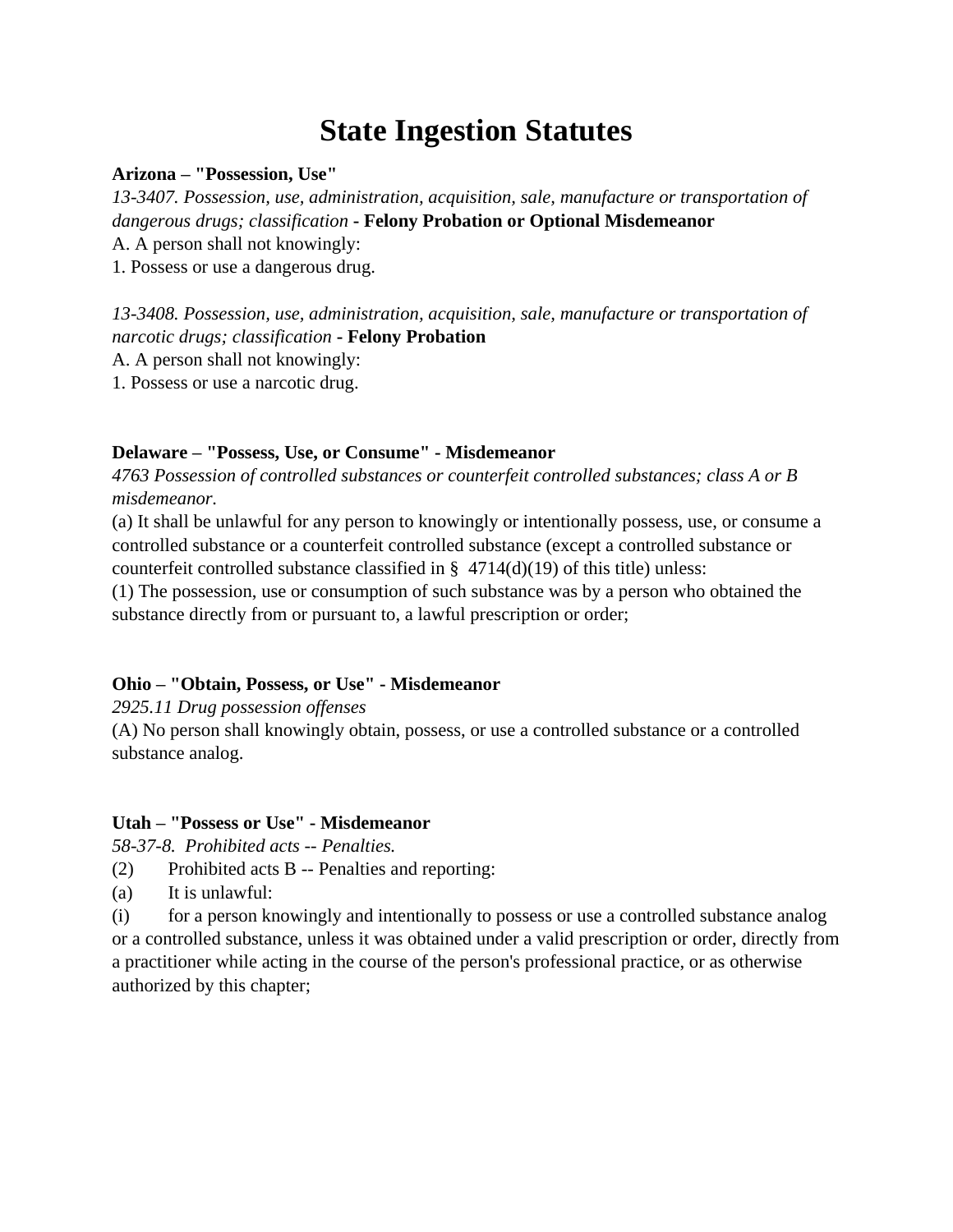## **California – Separate Statute - Misdemeanor**

# *ARTICLE 1. Addicts*

11550. (a) A person shall not use, or be under the influence of any controlled substance that is (1) specified in subdivision (b), (c), or (e), or paragraph (1) of subdivision (f) of Section 11054, specified in paragraph  $(14)$ ,  $(15)$ ,  $(21)$ ,  $(22)$ , or  $(23)$  of subdivision (d) of Section 11054, specified in subdivision (b) or (c) of Section 11055, or specified in paragraph (1) or (2) of subdivision (d) or in paragraph (3) of subdivision (e) of Section 11055, or (2) a narcotic drug classified in Schedule III, IV, or V, except when administered by or under the direction of a person licensed by the state to dispense, prescribe, or administer controlled substances. It shall be the burden of the defense to show that it comes within the exception. A person convicted of violating this subdivision is guilty of a misdemeanor and shall be sentenced to serve a term of not more than one year in a county jail. The court may also place a person convicted under this subdivision on probation for a period not to exceed five years.

(b) (1) A person who is convicted of violating subdivision (a) when the offense occurred within seven years of that person being convicted of two or more separate violations of that subdivision, and refuses to complete a licensed drug rehabilitation program offered by the court pursuant to subdivision (c), shall be punished by imprisonment in a county jail for not less than 180 days nor more than one year. In no event does the court have the power to absolve a person convicted of a violation of subdivision (a) who is punishable under this subdivision from the obligation of spending at least 180 days in confinement in a county jail unless there are no licensed drug rehabilitation programs reasonably available.

(2) For the purpose of this section, a drug rehabilitation program is not reasonably available unless the person is not required to pay more than the court determines that he or she is reasonably able to pay in order to participate in the program.

(c) (1) The court may, when it would be in the interest of justice, permit a person convicted of a violation of subdivision (a) punishable under subdivision (a) or (b) to complete a licensed drug rehabilitation program in lieu of part or all of the imprisonment in a county jail. As a condition of sentencing, the court may require the offender to pay all or a portion of the drug rehabilitation program.

(2) In order to alleviate jail overcrowding and to provide recidivist offenders with a reasonable opportunity to seek rehabilitation pursuant to this subdivision, counties are encouraged to include provisions to augment licensed drug rehabilitation programs in their substance abuse proposals and applications submitted to the state for federal and state drug abuse funds.